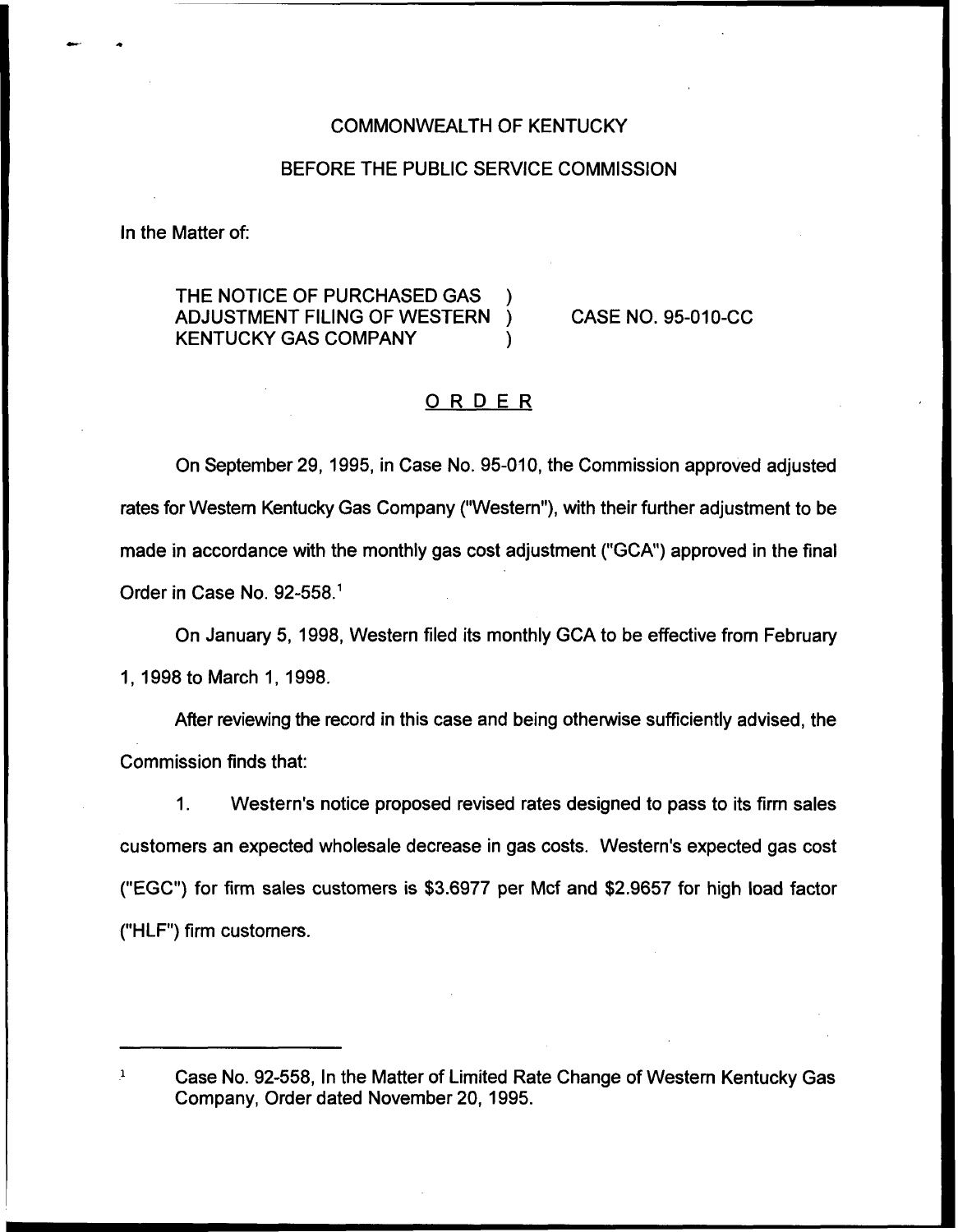Western also proposed to pass to its interruptible customers a wholesale decrease in gas costs. Western's proposed EGC for interruptible sales customers is \$2.9657 per Mcf.

2. Western has current supplier refunds of \$38,960, including interest, to return to its customers. Total refund factors of 5.35 cents per Mcf for firm sales customers and 1.82 cents per Mcf for interruptible customers reflect adjustments from previous months.

Total refund adjustments for T-2 firm and T-2 interruptible transportation customers are 4.88 cents per Mcf and 1.35 cents per Mcf, respectively.

3. Western's notice set out the 6-month correction factor ("CF") of 12.11 cents per Mcf which will remain in effect until April 1, 1998. The CF is designed to collect net under-collections of gas cost from the 6-month period ending June 30, 1997.

4. These adjustments produce gas cost adjustments of \$.3322 per Mcf for firm sales customers, (\$.3998) per Mcf for HLF customers, and \$.4173 per Mcf for interruptible sales customers.

5. The rate adjustments in the Appendix to this Order are fair, just, and reasonable, in the public interest, and should be effective for final meter readings on and after February 1, 1998.

IT IS THEREFORE ORDERED that:

 $\mathbf 1$ . The rates in the Appendix to this Order are fair, just, and reasonable and are approved effective for final meter readings on and after February 1, 1998.

2. Within 30 days of the date of this Order, Western shall file with the Commission its revised tariffs setting out the rates authorized in this Order.

 $-2-$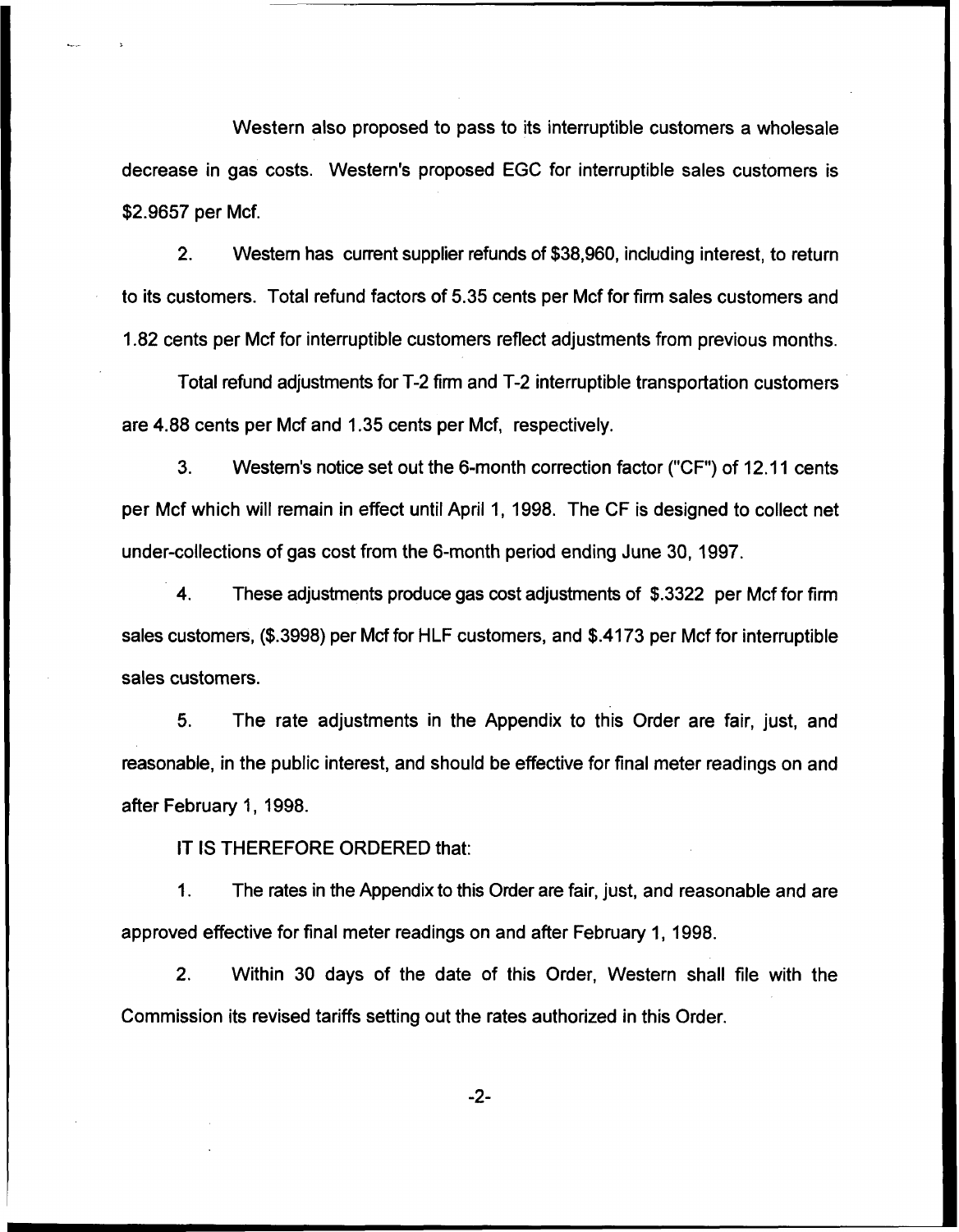Done at Frankfort, Kentucky, this 30th day of January, 1998.

 $\mathbf{r}$ 

PUBLIC SERVICE COMMISSION

Letton Chairman

Vice Chairman

Commissioner

ATTEST: Executive Director